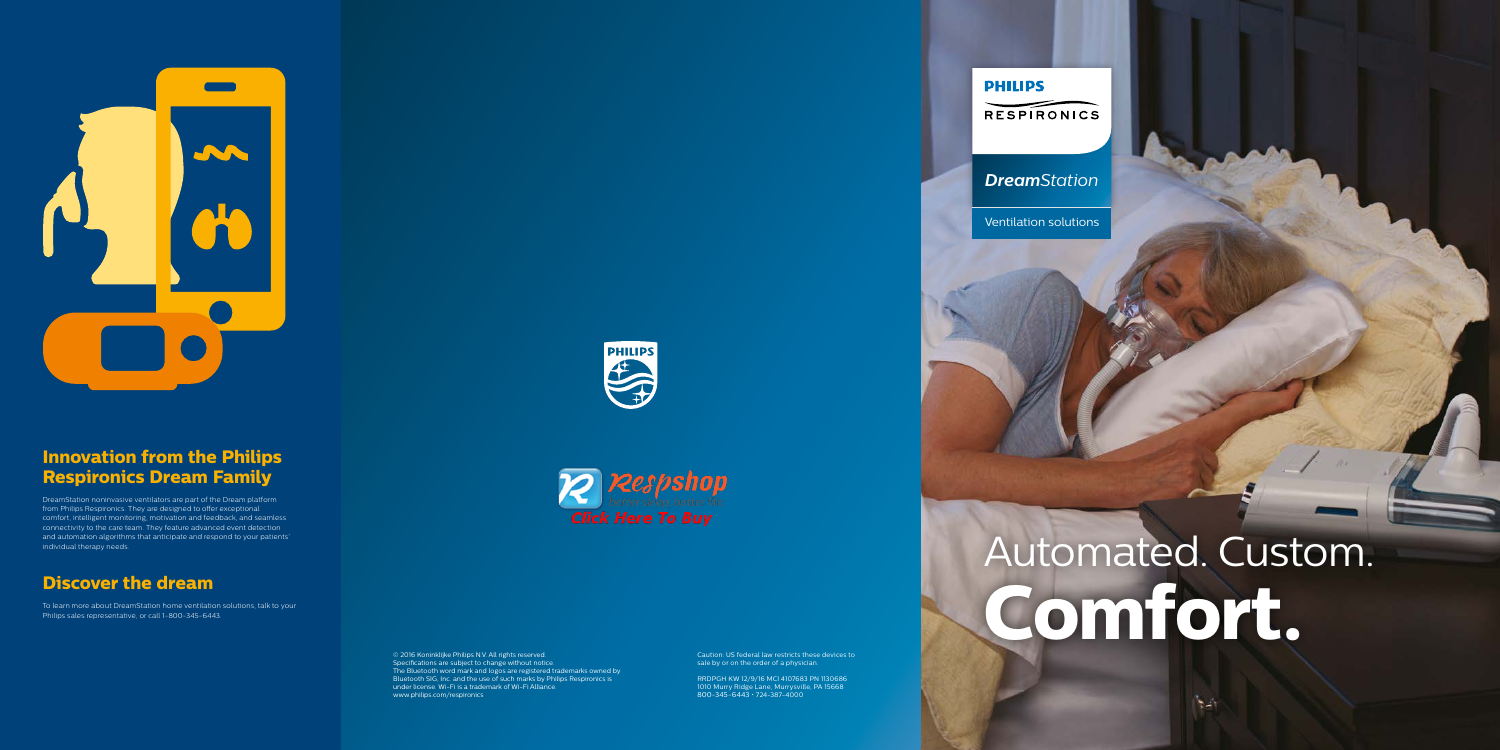# The therapy your patients need. **The confidence you want.**

DreamStation home ventilation solutions automatically adapt to the unique needs of every patient, delivering excellent care night after night for the long term.

Every patient suffering from chronic respiratory disease has changing therapeutic demands. With DreamStation BiPAP AVAPS and BiPAP S/T noninvasive ventilation solutions, you have the power to treat them that way. Using clinically proven therapy solutions, DreamStation noninvasive ventilators adapt to these changing patient needs, helping normalize ventilation.

### **Excellent patient care is simply automatic**

DreamStation BiPAP ventilation systems align with your patient's breathing patterns to minimize applied pressure support, and machine breaths. And, they help you stay connected and informed with daily data on patient usage, compliance and efficacy.

### **Using clinically proven solutions**

Proven Philips clinical innovations support custom and connected care for the unique needs of patients. You can rely on DreamStation sleep and ventilation products to meet the needs of your patients.

DreamStation BiPAP ventilation systems connect to our powerful Encore Suite patient management system. Making it easy and efficient for professionals to manage patient compliance and therapy.

### **Delivering exceptional comfort**

DreamStation home ventilation solutions are designed to deliver effective and comfortable therapy so patients can experience an improved quality of life. Using clinically proven therapy solutions, DreamStation noninvasive ventilators adapt to changing patient needs comfortably and automatically adjusting pressure support to the targeted tidal volume, helping to normalize ventilation.



## **Simplify device evaluation**

Performance Check simplifies in-home device evaluation for easy remote troubleshooting. Designed to reduce the time and frustration involved in device troubleshooting, this robust tool allows you to guide the patient through an easy remote diagnosis, resulting in a simple "Pass/Fail" result to determine if the device is operating correctly or needs to be returned for service.



### **Cost-effective connectivity options**

The DreamStation noninvasive solution has integrated Bluetooth on every device and optional Wi-Fi and cellular modems with SpO $_2$  for the most comprehensive suite of connectivity options in the home ventilation market.\*

# **Patient driven** design



DreamStation's sleek, stylish, low-profile design offers the important features patients told us they wanted in a therapy device. It's small and light, making it easy to pack for travel. It features easy-to-navigate menus, a front-facing display that can be operated while lying down or sitting up in bed, as well as an easy-to-clean, one-piece humidifier water chamber.

## **Therapy success\*\* at your fingertips**

DreamMapper\*\*\* provides goal-setting tools, helpful videos and ongoing feedback to keep patients motivated and engaged. Patients can get the help they need fast, without having to use your staff's time to resolve.

**Lumis and AirCurve NIV product lines**

- **\*2016 internal assessment of leading competitive BIPAP devices with backup breath rate comparing Resmed**
- **\*\*In a retrospective review conducted by Philips Respironics of approximately 15,000 SystemOne patients, patients who used SleepMapper, which has been rebranded to DreamMapper, demonstrated 22% greater adherence to the therapy than patients who did not use SleepMapper.**
- **\*\*\*To see which therapy devices are compatible with DreamMapper, visit: www.dreammapper.com/compatible.**



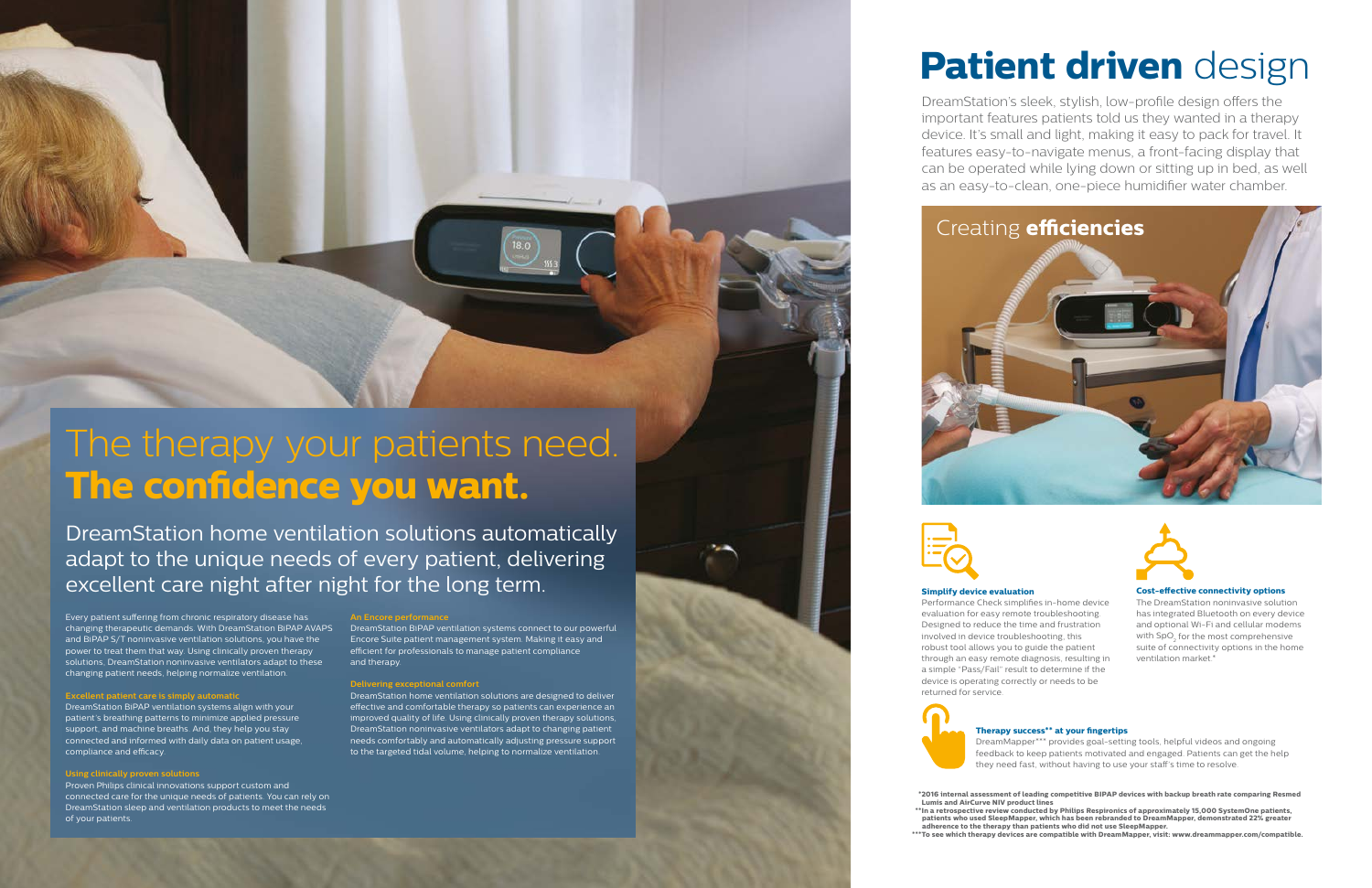DreamStation home ventilation solutions deliver the most comprehensive suite of connectivity options among leading ventilation brands<sup>\*</sup>. With integrated Bluetooth® on every device and optional Wi-Fi and cellular modems, you can choose the options that are the most cost effective and the best fit for each patient.

- Wi-Fi delivers more data to clinicians more often, and provides coverage even in weak cellular areas
- Cellular provides therapy on a daily basis and one hour after the patient stopped therapy
- Bluetooth offers easy connectivity with DreamMapper and Alice NightOne home sleep testing (HST) device

# **Stay connected,** cost effectively



# **DreamMapper** Helping patients take an active role and stay committed

DreamStation is the first noninvasive ventilation solution to provide on-demand coaching and engagement for patients through connection to the DreamMapper self-management tool.

DreamMapper helps patients take an active role in their therapy with the DreamMapper by using the mobile and web-based features to engage with their therapy and improve adherence.



# **Innovative therapies**

and powerful benefits, for your patients and you



# **Intuitive** ventilation therapies



### **Average Volume Assured Pressure Support**

Delivers customized patient care by automatically adapting to disease progressions and changing patient needs. Helps to maintain optimal patient comfort while supporting patient care and ventilation efficacy while simplifying the titration process.



## **Digital Auto-Trak**

An adaptive algorithm that monitors each breath to provide personalized therapy adjustments and respond to your patients' changing conditions including:

- Adjusts ventilation to the patients natural breathing while compensating for leaks
- Adjusts breath triggering and cycling for each patient's breath as their disease progresses

• Assists with ventilator to patient synchrony and comfort without manual adjustments

**\*2016 internal assessment of leading competitive BiPAP devices with backup breath rate comparing Resmed Lumis and AirCurve NIV product lines**